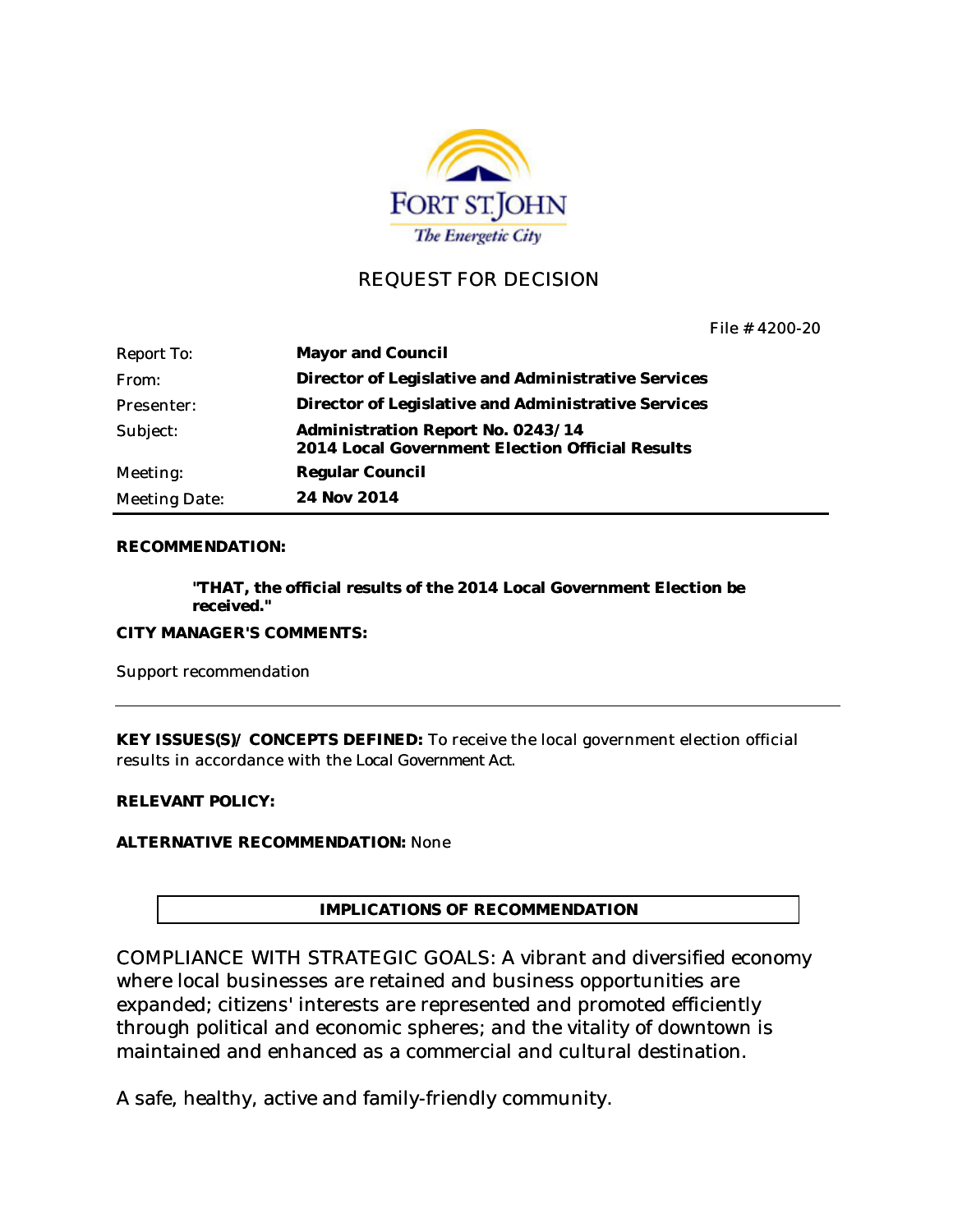A planned and sustainable community where community infrastructure is well-maintained to meet the needs of both current and future generations; the natural environment is preserved, protected and enhanced; and where municipal spending and tax policies are affordable and sustainable over time.

COMPLIANCE WITH STRATEGIC PRIORITIES: N/A

# GENERAL:

Voter turn out was 15% for this election which is lower than the 2011 election. Part of the decreased voter participation level could be due to the fact that there wasn't a mayoral race nor a referendum question on the ballot.

As Chief Election Officer, I noticed a change in the demographics of the voters coming to the polls. There were many young people and families coming in to vote and this could be due to the increased promotion of the election in social media. There were also many people who were coming to the polls for the very first time so hopefully interest in voting for all elections will increase in the future.

Many voters were pleasantly surprised at the small amount of time that it took to vote since there is a public perception that going to vote is too cumbersome to do so. On average, the total time for a person to sign in, mark their ballot and leave took approximately 10 minutes. This could be attributable to the experienced and efficient poll clerk staff who work the election.

ORGANIZATIONAL:

FINANCIAL:

FOLLOW UP ACTION: None

COMMUNITY CONSULTATION:

## COMMUNICATION:

Media was present at the close of the polls to report the results as soon as they were announced.

Staff also posted the preliminary results to CivicInfo BC's election website as well as to the City's website.

The official results were faxed to the media and all candidates on November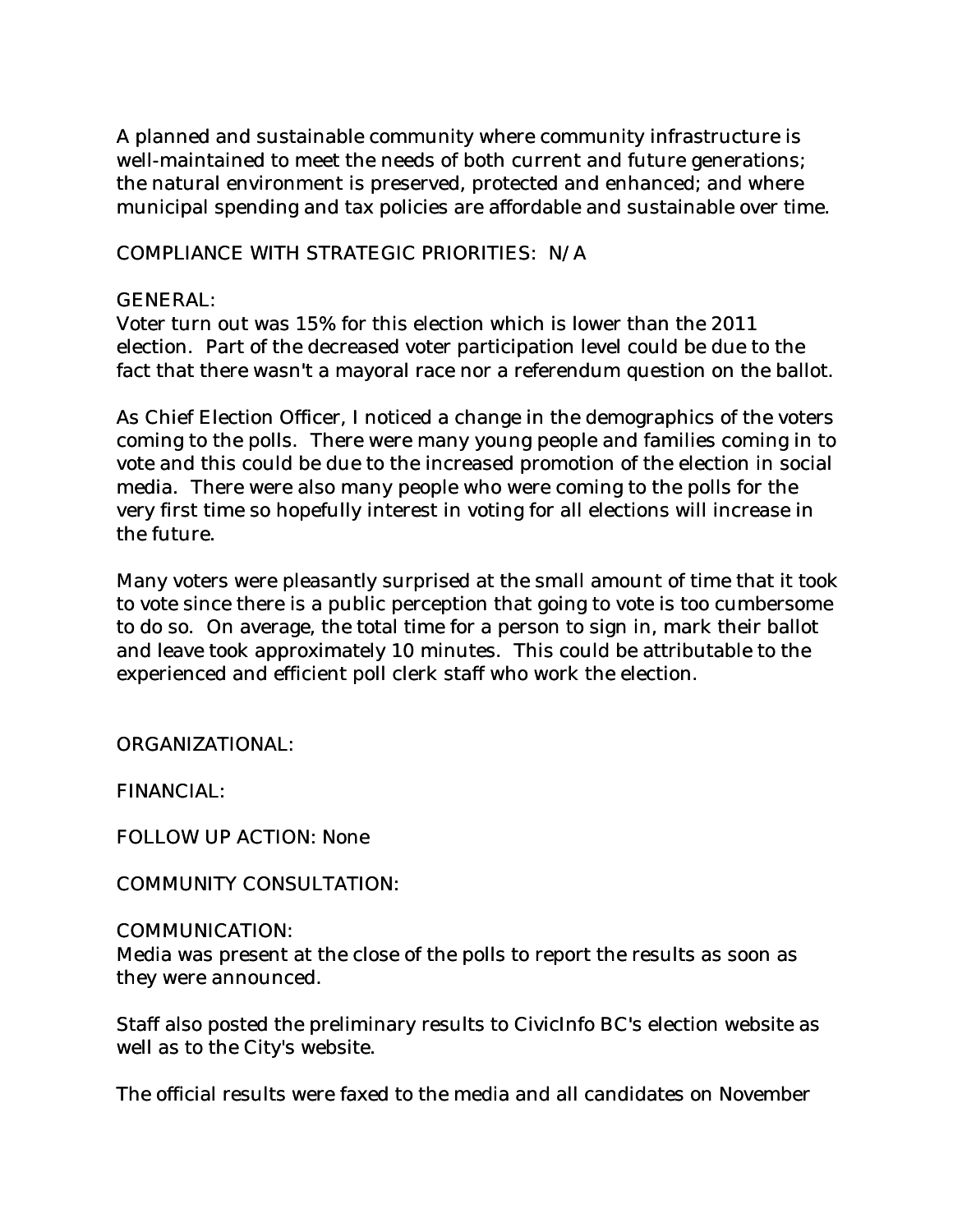17, 2014.

# OTHER COMMENTS:

Attachments: Official Results

RESPECTFULLY SUBMITTED: Janet Prestley, Director of Legislative and Administrative Services 17 Nov 2014